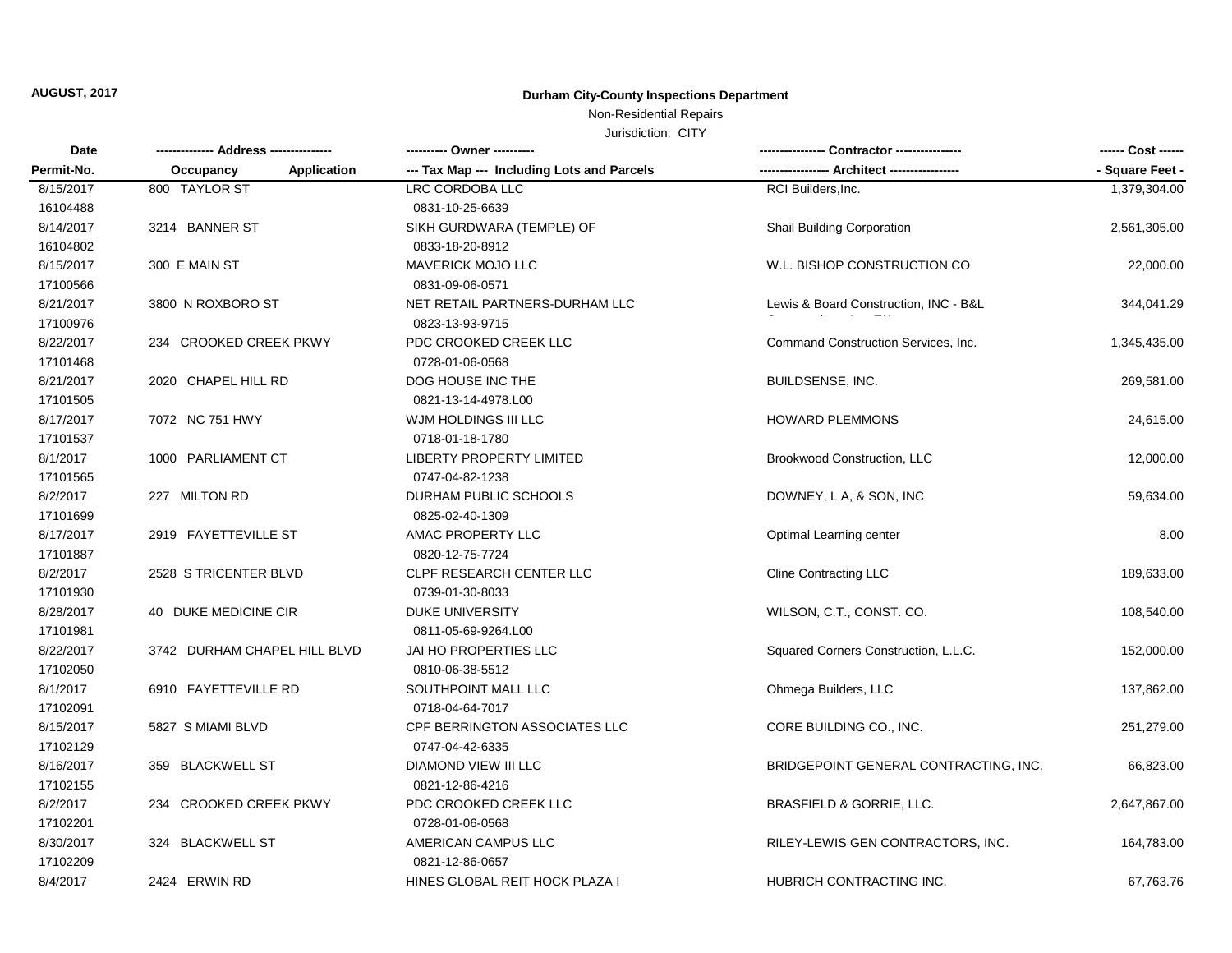### Non-Residential Repairs

| Date       |                                 |                                            |                                       | ------ Cost ------ |
|------------|---------------------------------|--------------------------------------------|---------------------------------------|--------------------|
| Permit-No. | <b>Application</b><br>Occupancy | --- Tax Map --- Including Lots and Parcels |                                       | - Square Feet -    |
| 17102299   |                                 | 0812-15-72-2463                            |                                       |                    |
| 8/18/2017  | 3 GENOME CT                     | <b>DUKE UNIVERSITY</b>                     | BALFOUR BEATTY CONSTRUCTION-DURHAM    | 72,560,681.00      |
| 17102333   |                                 | 0811-05-69-9264.L00                        |                                       |                    |
| 8/1/2017   | 701 W MAIN ST                   | <b>WEXFORD DURHAM CHESTERFIELD</b>         | MasTec Network Solutions, LLC         | 96,923.00          |
| 17102343   |                                 | 0821-07-78-2403                            |                                       |                    |
| 8/21/2017  | 2828 PICKETT RD                 | WJM HOLDINGS I LLC                         | SITESCAPES, LLC.                      | 25,500.00          |
| 17102401   |                                 | 0810-01-29-2718                            |                                       |                    |
| 8/29/2017  | 2945 S MIAMI BLVD               | RALEIGH PORTFOLIO WEST RETAIL              | Quality One Contracting LLC           | 28,500.00          |
| 17102403   |                                 | 0749-04-61-2225                            |                                       |                    |
| 8/3/2017   | 321 E CHAPEL HILL ST            | D T I COMMERCIAL 1 LLC                     | DONALD THOMAS CURRIN, T/A             | 29,000.00          |
| 17102407   |                                 | 0821-08-97-3858                            |                                       |                    |
| 8/30/2017  | 404 CHAPEL DR                   | <b>DUKE UNIVERSITY</b>                     | ROMEO GUEST ASSOC. INC                | 124,320.00         |
| 17102507   |                                 | 0811-05-69-9264.L00                        |                                       |                    |
| 8/3/2017   | 8200 RENAISSANCE PKY            | MIDLAND SOUTHPOINT DEVELOPMENT             | Dave's Construction Service, Inc.     | 271,964.00         |
| 17102535   |                                 | 0718-03-33-8993                            |                                       |                    |
| 8/31/2017  | 2415 PRESIDENTIAL DR            | LOVE WILLIAM D III TRUSTEE                 | <b>GREGORY DEVELOPMENT, LLC</b>       | 10,189.00          |
| 17102553   |                                 | 0749-04-71-4737                            |                                       |                    |
| 8/23/2017  | 305 S DILLARD ST                | <b>HALO ART DURHAM LLC</b>                 | <b>GATEWAY BUILDING COMPANY</b>       | 738,134.00         |
| 17102555   |                                 | 0831-09-05-5571                            |                                       |                    |
| 8/17/2017  | 627 DISTRIBUTION DR             | <b>LIBERTY DURHAM LLC</b>                  | <b>LENNY WILSON</b>                   | 25,592.00          |
| 17102571   |                                 | 0747-03-21-0676                            |                                       |                    |
| 8/25/2017  | 1324 CAMPUS DR                  | <b>DUKE UNIVERSITY</b>                     | LECHASE CONSTRUCTION SERVICES, LLC    | 383,651.00         |
| 17102579   |                                 | 0822-07-41-9440                            |                                       |                    |
| 8/18/2017  | 3908 PATRIOT DR                 | <b>VENTAS PATRIOT LLC</b>                  | MLG CONSTRUCTION CONSULTANTS LLC      | 352,400.00         |
| 17102584   |                                 | 0748-01-46-3690                            |                                       |                    |
| 8/29/2017  | 107 W MAIN ST                   | <b>BALDWIN LOFTS LLC</b>                   | SIMON ROOFING & SHEET METAL           | 44,626.00          |
| 17102691   |                                 | 0821-12-97-5038                            |                                       |                    |
| 8/31/2017  | 106 ROCHE DR                    | <b>BCP AIP LLC</b>                         | Atlantic Corporate Contracting L.L.C. | 3,100,000.00       |
| 17102741   |                                 | 0758-01-18-3058                            |                                       |                    |
| 8/17/2017  | 3600 N DUKE ST                  | GLENWOOD NORTH DUKE COMPANY                | GLENWOOD CONSTRUCTION CO., INC.       | 29,345.00          |
| 17102743   |                                 | 0823-12-86-1892                            |                                       |                    |
| 8/22/2017  | 1821 MARTIN LUTHER KING JR PKY  | SUN LIFE ASSURANCE COMPANY OF              | <b>GURKIN CONSTRUCTION GROUP</b>      | 371,201.00         |
| 17102745   |                                 | 0810-13-24-0330                            |                                       |                    |
| 8/30/2017  | 3307 UNIVERSITY DR              | <b>BEST DENNIS</b>                         | AG Construction, L.L.C.               | 30,300.00          |
| 17102747   |                                 | 0810-11-66-8928                            |                                       |                    |
| 8/17/2017  | 3603 WITHERSPOON BLVD           | PATERSON PLACE DURHAM LLC                  | SBC of Wilson, Inc.                   | 60,000.00          |
| 17102788   |                                 | 0800-03-30-3777                            |                                       |                    |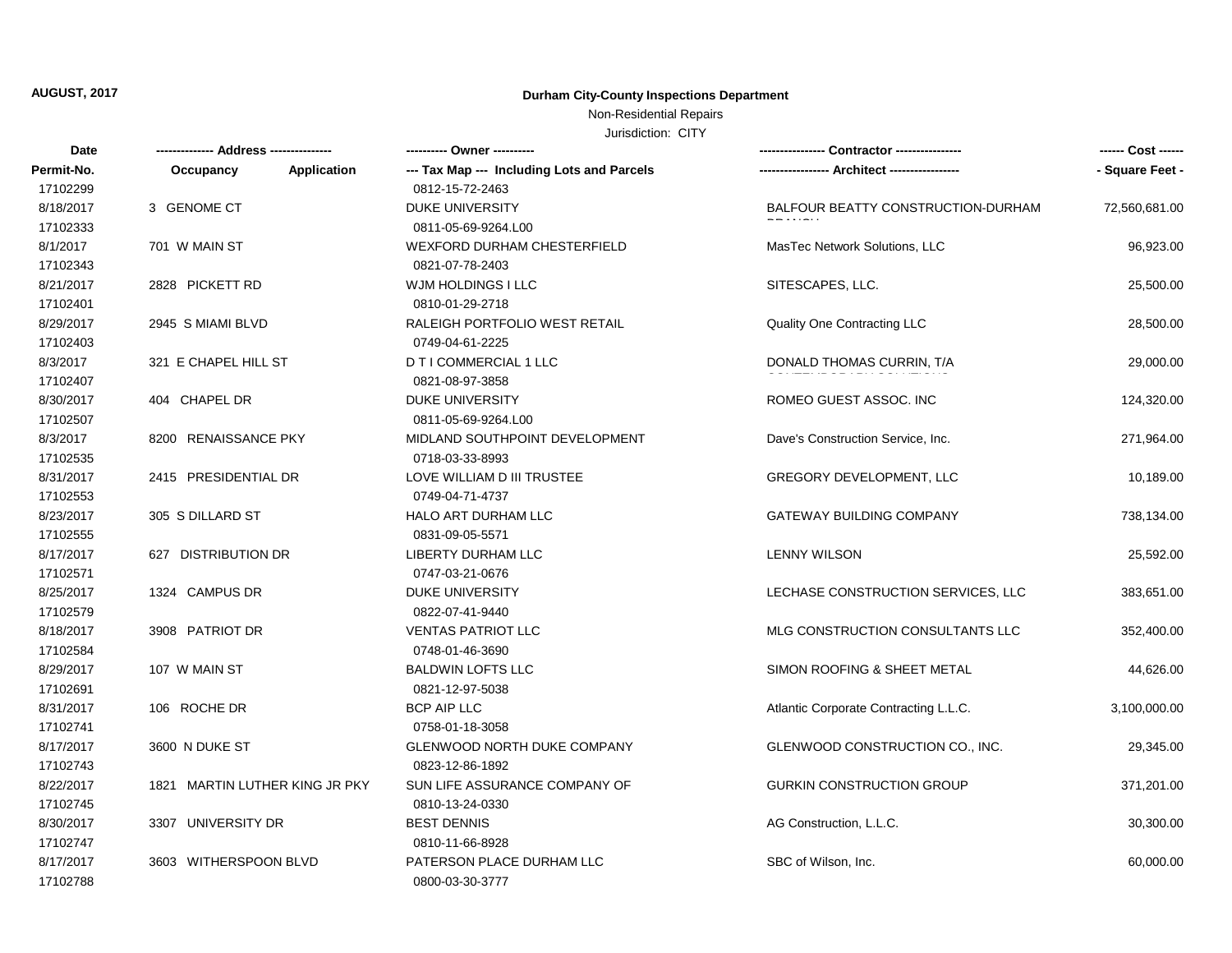### Non-Residential Repairs

| Date       | -------------- Address -------------- |                                            |                                                     | ------ Cost ------ |
|------------|---------------------------------------|--------------------------------------------|-----------------------------------------------------|--------------------|
| Permit-No. | <b>Application</b><br>Occupancy       | --- Tax Map --- Including Lots and Parcels |                                                     | - Square Feet -    |
| 8/7/2017   | 2351 ERWIN RD                         | <b>DUKE UNIVERSITY</b>                     | DUKE UNIVERSITY HEALTH SYSTEM, INC.                 | 66,107.00          |
| 17102794   |                                       | 0811-05-69-9264.L00                        |                                                     |                    |
| 8/4/2017   | 8200 RENAISSANCE PKY                  | MIDLAND SOUTHPOINT DEVELOPMENT             | MORRIS CONSTRUCTION CONSULTANTS, LLC.               | 27,606.00          |
| 17102801   |                                       | 0718-03-33-8993                            |                                                     |                    |
| 8/31/2017  | 300 N ROXBORO RD                      | <b>COUNTY OF DURHAM</b>                    | SKANSKA USA BUILDING, INC.                          | 281,600.00         |
| 17102803   |                                       | 0831-09-07-7011                            |                                                     |                    |
| 8/1/2017   | 1843 MARTIN LUTHER KING JR            | SUN LIFE ASSURANCE COMPANY OF              | Shifflette Corporation - T/A Building Systems, Inc. | 225,000.00         |
| 17102811   |                                       | 0810-13-24-0330                            |                                                     |                    |
| 8/17/2017  | 4915 PROSPECTUS DR                    | KLOPFER ASSOCIATES NC 2 LLC                | CORE BUILDING CO., INC.                             | 19,016.00          |
| 17102817   |                                       | 0738-01-20-3415                            |                                                     |                    |
| 8/21/2017  | 1951 TW ALEXANDER DR                  | LIBERTY PROPERTY LIMITED                   | SPEC-CON, INC.                                      | 223,224.00         |
| 17102819   |                                       | 0759-01-10-4141                            |                                                     |                    |
| 8/11/2017  | 3007 MT SINAI RD                      | DURHAM PUBLIC SCHOOLS BOARD                | CRC CONST.                                          | 4,957.00           |
| 17102821   |                                       | 0801-03-24-5768                            |                                                     |                    |
| 8/17/2017  | 6910 FAYETTEVILLE RD                  | SOUTHPOINT MALL LLC                        | Couture, Donald E.                                  | 114,761.00         |
| 17102893   |                                       | 0718-04-64-7017                            |                                                     |                    |
| 8/14/2017  | 1100 MARTIN LUTHER KING JR PKY        | <b>CITY OF DURHAM</b>                      | WILSON, C.T., CONST. CO.                            | 29,716.00          |
| 17102908   |                                       | 0820-17-11-2334                            |                                                     |                    |
| 8/21/2017  | 7001 FAYETTEVILLE RD                  | RENAISSANCE FAYETTEVILLE ROAD MIDLAND      | Carolina Home Remodeling and Painting               | 8,740.00           |
| 17102924   |                                       | 0718-04-83-6162                            |                                                     |                    |
| 8/21/2017  | 2505 MERIDIAN PKWY                    | IVC MERIDIAN LL O LLC                      | Brookwood Construction, LLC                         | 69,236.00          |
| 17102936   |                                       | 0738-01-16-2221                            |                                                     |                    |
| 8/8/2017   | 202 N CORCORAN ST                     | JTH DURHAM LLC                             | Bonitz                                              | 14,899.00          |
| 17102981   |                                       | 0821-08-97-2675                            |                                                     |                    |
| 8/31/2017  | 407 TOWERVIEW DR                      | DUKE UNIVERSITY                            | SKANSKA USA BUILDING, INC.                          | 88,900.00          |
| 17102985   |                                       | 0811-05-69-9264.L00                        |                                                     |                    |
| 8/21/2017  | 4222 EMPEROR BLVD                     | DURHAM ROYAL CENTER LLC                    | UTT CONSTRUCTION COMPANY                            | 45,000.00          |
| 17102990   |                                       | 0747-04-52-3560                            |                                                     |                    |
| 8/28/2017  | 3400 WESTGATE DR                      | DURHAM WESTGATE PLAZA                      | NORTH AMERICAN ROOFING SERVICES, INC.               | 223,579.00         |
| 17103006   |                                       | 0810-01-16-1504.L01                        |                                                     |                    |
| 8/22/2017  | 701 W MAIN ST                         | WEXFORD DURHAM CHESTERFIELD                | THE WHITING-TURNER CONTR. CO.-NC                    | 136,200.00         |
| 17103009   |                                       | 0821-07-78-2403                            |                                                     |                    |
| 8/17/2017  | 1820 JAMES ST                         | <b>TRIANGLE RESIDENTIAL OPTIONS</b>        | <b>TROSA INC.</b>                                   | 32,000.00          |
| 17103014   |                                       | 0821-17-11-4381                            |                                                     |                    |
| 8/30/2017  | 4704 FAYETTEVILLE RD                  | <b>CITY OF DURHAM</b>                      | RIGGS-HARROD BUILDERS                               | 79,786.00          |
| 17103025   |                                       | 0729-02-65-4657                            |                                                     |                    |
| 8/30/2017  | 2325 JUNIPER ST                       | DURHAM PUBLIC SCHOOLS BOARD                | RIGGS-HARROD BUILDERS                               | 105,585.00         |